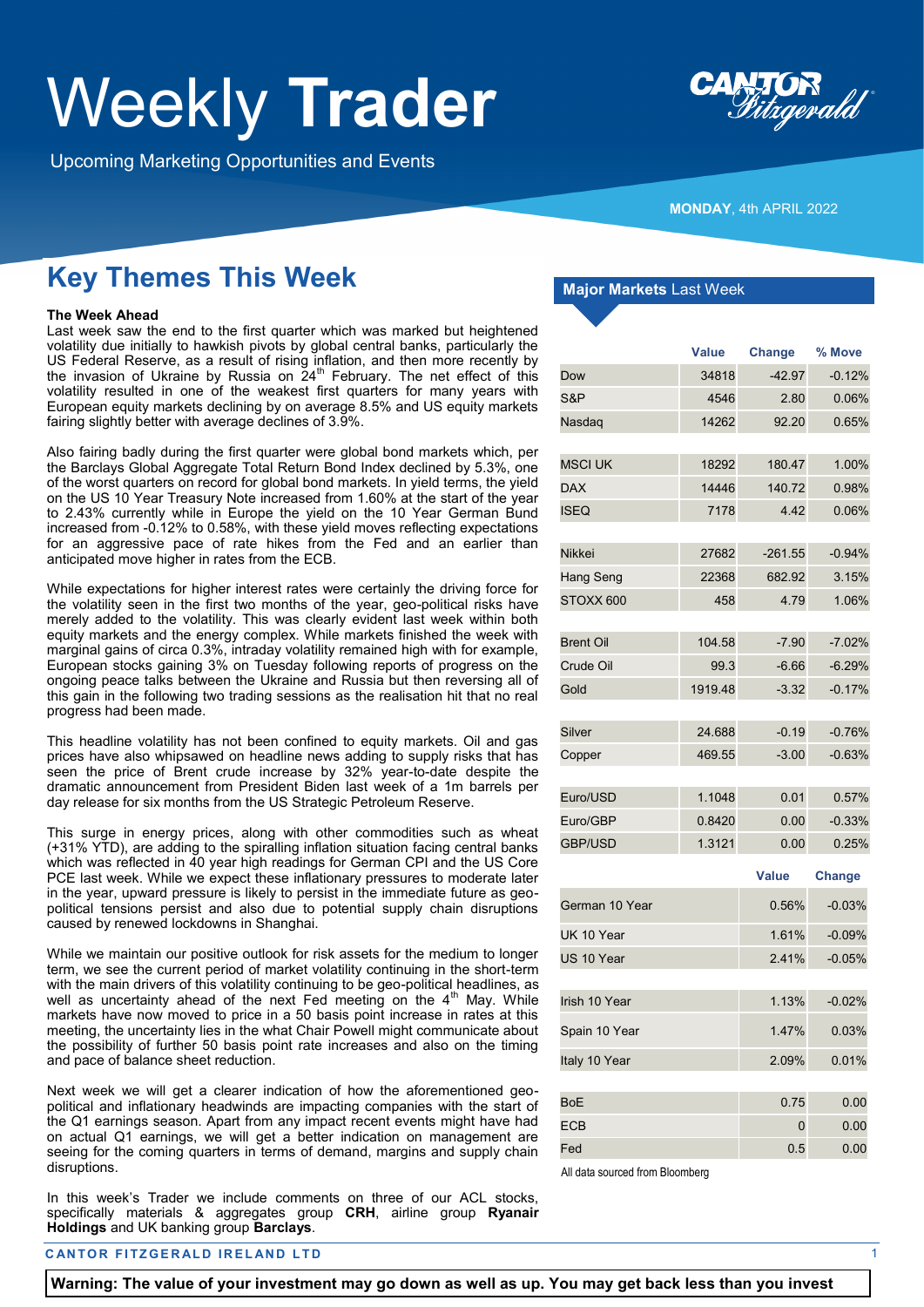## **Opportunities this week**

Ryanair share price

Sepila

Mar-21 Sept<sup>21</sup> Source: Bloomberg

**Mar** 20

Mar-22

**Key Metrics 2022e 2023e 2024e** Revenue (EURbn) 4.96 9.63 11.50 EPS (EUR) -0.31 1.20 1.42 Price/ Earnings **n/a** 11.44x 9.64x Div Yield 0.00% 0.00% 0.00% 0.00%

**Share Price 1 Mth 3 Mth YTD** rya id -2.94% -11.25% -11.25%

Source: All data and charts from Bloomberg & CF

#### **Rvanair** Closing Price: €13.53

 $21$ 19

Share price (EUR)

This morning, management tightened net loss guidance to the €350m to €400m range (consensus €339m). Ryanair CEO, Michael O'Leary, commented positively to journalists last week on strong pent-up demand for air travel during the peak summer months, which is boosting both volumes and pricing. He also predicted Ryanair could make €1bn in profits in the current year, recovering from two years of losses post the pandemic. This is however predicated on no new resurgence of Covid related travel restrictions and the war in Ukraine not escalating to other countries. For the current financial year, which runs from 1<sup>st</sup> April, Ryanair expect to carry 165m passengers compared to just under 100m in the year just ended and 150m pre-pandemic.

With the oil price trading through \$100 post the Russian invasion of Ukraine, the airline sector, including Ryanair, has sold off significantly partially on concerns over rising fuel costs. Ryanair however this morning confirmed it is 80% hedged at \$63 through to March 2023, and almost 10% hedged for summer 2023 (H124). This hedging for the current financial year puts Ryanair at a significant advantage to many of its peers who have less  $comp$ rehensive fuel price hedging in place. IAG on  $25<sup>th</sup>$  February reported hedging of 70% for Q1 2022 falling to 45% by Q4. Easyjet on 27<sup>th</sup> January reported 60% hedging for the year ended September 2022, whilst Wizz Air generally employs little hedging.

Ryanair has the strongest balance sheet and lowest cost operating model in the European airline industry, which together with the new fleet on order from Boeing, should enable it to achieve its target of carrying 225m passengers by 2026, compared to 150m pre-pandemic. On current year forecasts Ryanair trades at a PE of 11x, well below its pre-pandemic average. Our price target on Ryanair is 19.44 euro, offering some 40% upside from current levels.

#### **CRH** Closing Price: €36.23

CRH's share price has experienced considerable volatility over the first three months of 2022. Having appreciated 42% in 2021 on steady, predictable, progress the company had made over the year, subsequent external factors saw the share price down 25% at one point before rallying 17% in the first two weeks of March to then all but give up those gains into the end of the month, closing out the quarter down 22%. We believe, however, that the current dip provides an ideal opportunity to acquire stock at a very reasonable valuation, close to long-term support at €35, with organic and acquisitive growth giving potential for upside surprise to forecasts.

CRH's FY21 numbers came in marginally ahead of forecasts. Management noted that it was another year of record delivery driven by the company's integrated solutions strategy. There was good underlying demand, strong profit growth and margin improvement through the year, resulting in continued strong cash generation. Looking forward, management provided the customary qualitative trading outlook statement noting that it expects the underlying demand and pricing backdrop to remain favourable in 2022 albeit against a number of challenges and uncertainties, including an inflationary input cost environment and continued supply chain challenges. CRH is withdrawing from the Russian market, which should have minimal impact on the business, while its operations in Ukraine account for less than 1% of Group revenue.

We believe that the sale of the Oldcastle Building Envelope increases the chances of upside surprise to numbers through material acquisitions in H222 and/or increased returns to shareholders, both catalysts for the share price. The deal, for \$3.45bn in cash is expected to complete in mid-2022. We forecast that this sale, coupled with operating cash flow will result in net debt falling to \$1.23bn at FY22 year-end with net debt/EBITDA dropping to 0.2x. For a company with a record of growing through acquisitions, this could, in theory, give a war chest of over \$12bn, which if allocated to acquisitions could drive an over 15% upside to FY23 earnings.





| <b>Key Metrics</b>    | 2022e    | 2023e     | 2024e      |  |
|-----------------------|----------|-----------|------------|--|
| Revenue (USDbn)       | 28.75    | 30.07     | 31.78      |  |
| EPS (USD)             | 2.92     | 3.23      | 3.60       |  |
| <b>Price/Earnings</b> | 12.29x   | 11.1x     | 9.98x      |  |
| Div Yield             | 3.26%    | 3.48%     | 3.71%      |  |
|                       |          |           |            |  |
| <b>Share Price</b>    | 1 Mth    | 3 Mth     | <b>YTD</b> |  |
| crh id                | $-7.95%$ | $-22.12%$ | $-22.12%$  |  |

Source: All data and charts from Bloomberg & CFI

**CANTOR FITZGERALD IRELAND LTD** 2

®<sup>R</sup>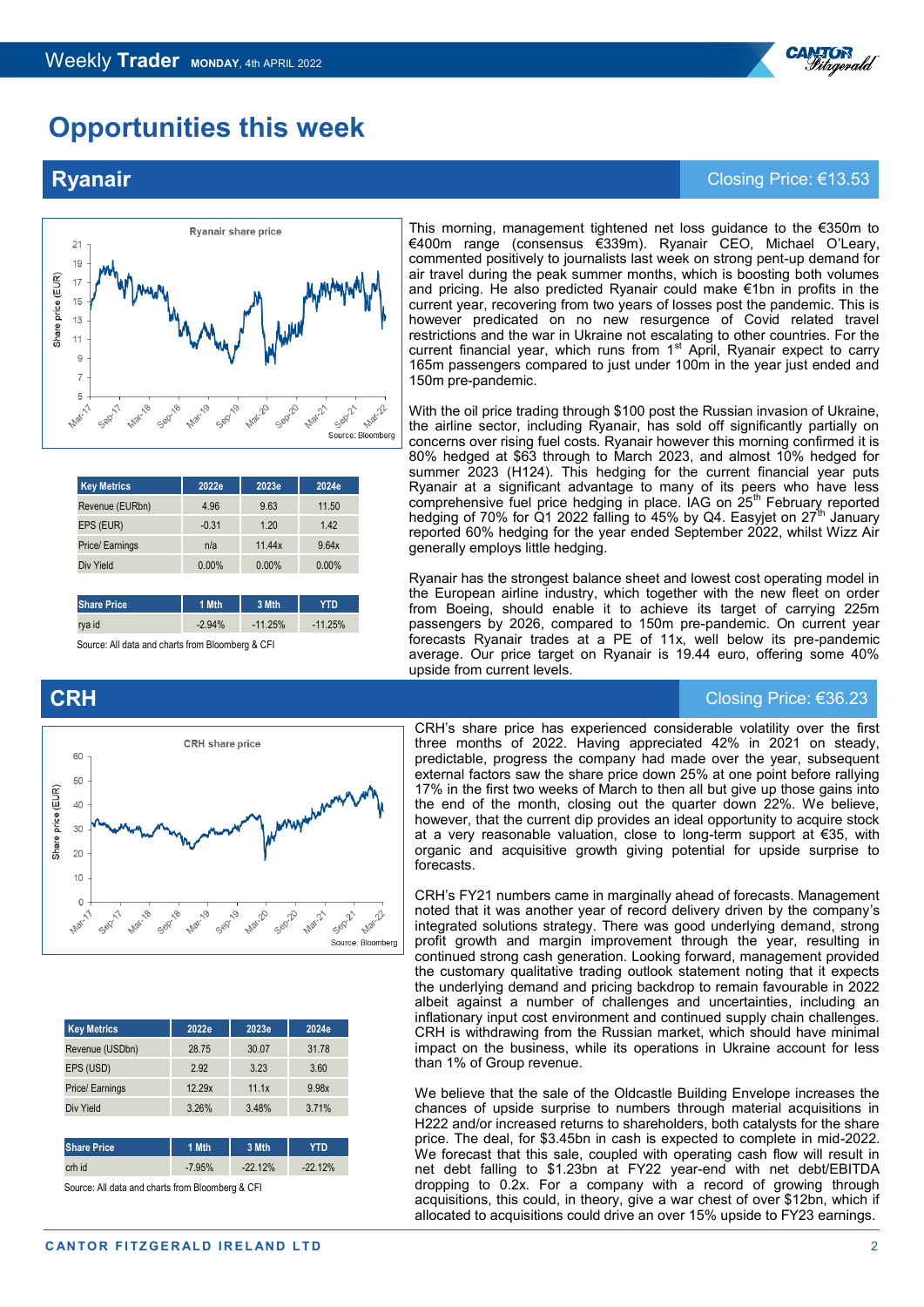

## **Opportunities this week**



| <b>Key Metrics</b> | 2022e | 2023e | 2024e |
|--------------------|-------|-------|-------|
| Revenue (GBPbn)    | 21.98 | 23.08 | 23.78 |
| EPS (GBP)          | 0.27  | 0.29  | 0.30  |
| Price/ Earnings    | 5.63x | 5.29x | 4.96x |
| Div Yield          | 5.04% | 5.83% | 6.49% |
|                    |       |       |       |

**Share Price 1 Mth 3 Mth YTD** barc ln -15.11% -21.37% -21.37%

Source: All data and charts from Bloomberg & CFI

On 28th March, Barclays announced a £450m loss related to their structured products division in the US. Essentially the bank issued some \$36bn of structured products but only had regulatory permission to issue \$20.8bn. Barclays are obliged to buy back the additional securities at their original offer price resulting in this estimated loss. This loss, will should be partially mitigated by hedges Barclays have in place, will marginally impact their Core equity tier one ratio by some 15bps but the £1bn buyback announced in February will still go ahead in Q2. Subsequently a major undisclosed shareholder announced the placement of 575m shares representing under 5% of the total share capital, at a price of 150p compared to previous close of 160p.

This poorly received announcement from Barclays come after they announced record profits for the FY 2021 in late February. Pre-tax profit came in at an all-time £8.4bn compared to £3.1bn in FY 2020, with EPS of 37.5p compared to 8.8p and a record 13.4% return on equity. The group declared a final dividend of 4p making a total for 2021 of 6p, Barclays had been prevented from paying a final dividend in FY 2020. Core equity tier one ratio, the key measure of balance sheet strength, was unchanged at 15.1%, though this will fall in 2022 due to expected regulatory changes and the buyback but remain comfortably within regulatory requirements. The shares responded well to these results however within days Russia had invaded Ukraine sparking a sharp sell-off in equity markets, particularly in Europe, which saw Barclays give back these gains and more.

The further sell-off post yesterday's announcement and subsequent share placing takes the stock into even deeper discounted valuation territory. Price: Book now stands at under 0.5X and the forward PE is under 7X, with a dividend yield of almost 5%. The structured product loss should prove to be a one-off incident with relatively limited impact on profitability or balance sheet strength, though new management will have questions to answer from investors. The shares remain a Buy at these levels, given the rising interest rate environment that generally benefits banking earnings, with significant upside to our 255p price target.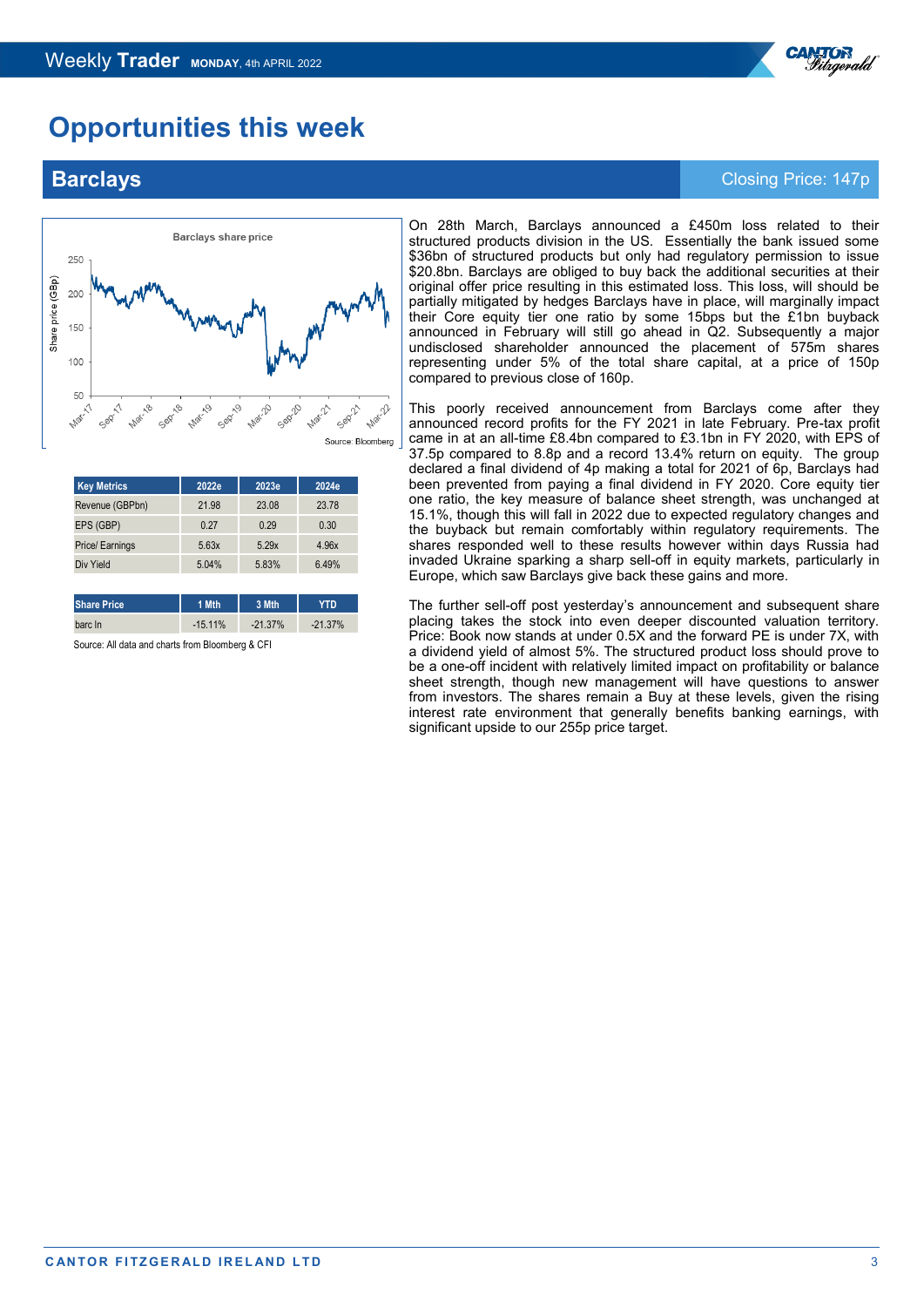

## **This Weeks Market Events**

| <b>Monday</b>                                                                              | <b>Tuesday</b>                                                                                                                    | <b>Wednesday</b>                                                                                               | <b>Thursday</b>                                                                                                                                                                                           | <b>Friday</b> |
|--------------------------------------------------------------------------------------------|-----------------------------------------------------------------------------------------------------------------------------------|----------------------------------------------------------------------------------------------------------------|-----------------------------------------------------------------------------------------------------------------------------------------------------------------------------------------------------------|---------------|
| Corporate                                                                                  | Corporate                                                                                                                         | Corporate                                                                                                      | Corporate                                                                                                                                                                                                 | Corporate     |
|                                                                                            | John Wood Group                                                                                                                   | Christian Hansen<br>Conagra Brands                                                                             |                                                                                                                                                                                                           |               |
| Economic                                                                                   | Economic                                                                                                                          | Economic                                                                                                       | Economic                                                                                                                                                                                                  | Economic      |
| <b>German Trade</b><br><b>Balance</b><br><b>US Factory Orders</b><br>(Feb) - durable goods | <b>Ireland AIB Services</b><br><b>PMI</b><br>EU-19/UK/US Final<br>S&P Composite PMI<br>(Mar)<br>US Non-Manufacturing<br>ISM (Mar) | German Industrial<br>Orders (Feb)<br>EU-19 Producer<br>Prices (Feb)<br><b>US FED Meeting</b><br><b>Minutes</b> | German Industrial<br>Output (Feb)<br><b>EU-19 Retail Sales</b><br>(Feb)<br>EU-19 ECB<br><b>Monetary Policy</b><br>Account<br><b>Ireland CPI Inflation</b><br>(Mar)<br><b>US Initial Jobless</b><br>Claims |               |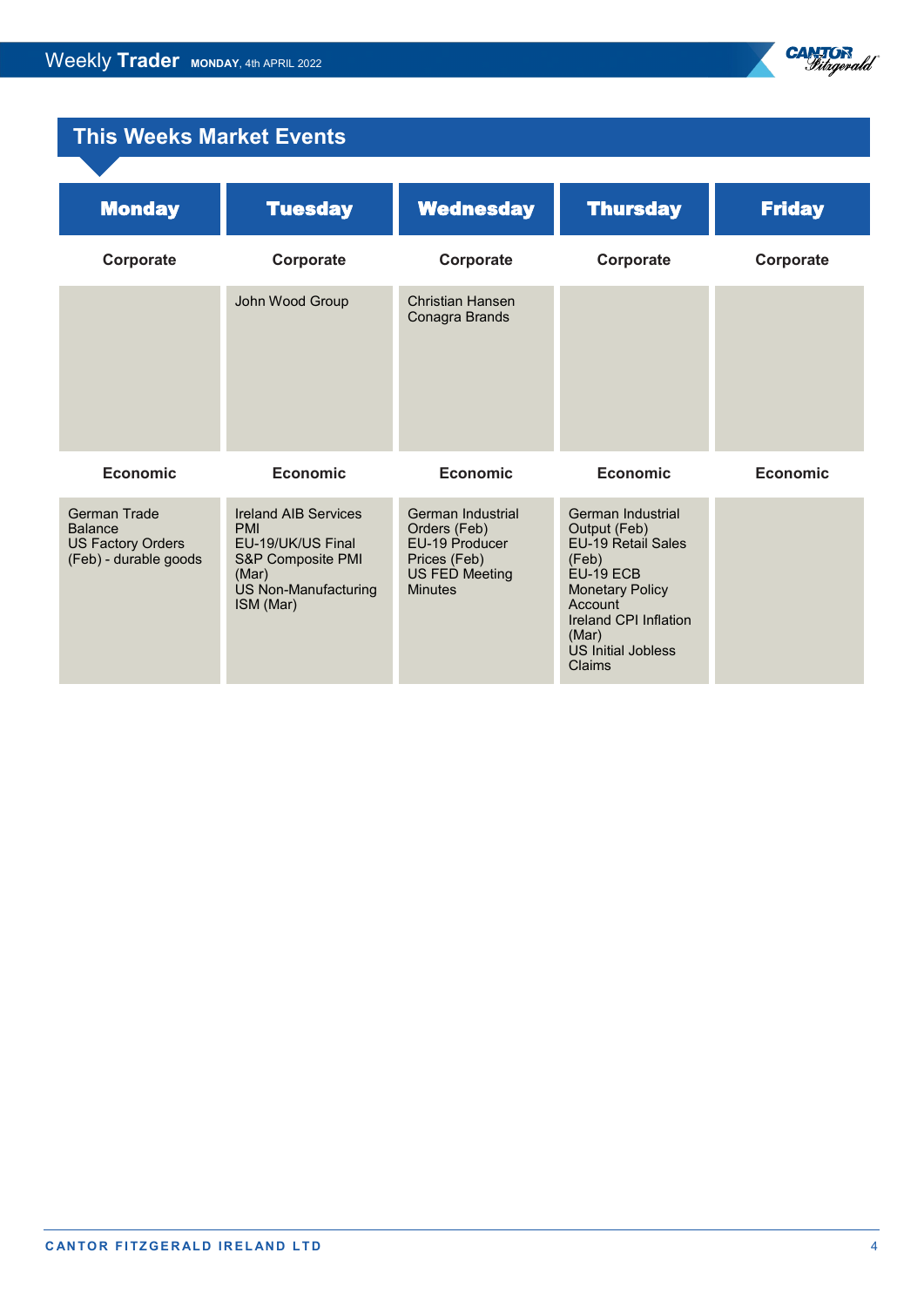

## **Analyst Conviction List**

The Analyst Conviction List highlights the buy-rated stocks that we feel have the greatest potential for share price upside at the current time and where new money purchases could be made. In addition to traditional analytical methods including valuation, industry background and competitive positioning, we also consider ESG factors in our equity research process.

Our current Analyst Conviction List is provided below:

| <b>Company</b>                   | <b>FX</b>  | <b>Industry</b>           | <b>Price</b><br>when in<br><b>ACL</b> | <b>Current</b><br>price | <b>Price</b><br>target | Div yield | Fwd P/E<br>(x) | 3m move   | <b>ESG</b><br><b>Score</b><br>$(0-100)$ |
|----------------------------------|------------|---------------------------|---------------------------------------|-------------------------|------------------------|-----------|----------------|-----------|-----------------------------------------|
| <b>Flutter Entertainment PLC</b> | <b>EUR</b> | Entertainment             | 147.3                                 | 103.65                  | 195.00                 | 0.00%     | 28.2           | $-25.43%$ | 29                                      |
| <b>LVMH</b>                      | <b>EUR</b> | Apparel                   | 708.9                                 | 649.60                  | 775.00                 | 1.54%     | 24.7           | $-10.65%$ | 84                                      |
| <b>TotalEnergies SE</b>          | <b>EUR</b> | Oil&Gas                   | 43.41                                 | 46.76                   | 48.00                  | 5.65%     | 5.6            | 4.76%     | 86                                      |
| <b>Shell PLC</b>                 | <b>GBp</b> | Oil&Gas                   | 16.83                                 | 2119.50                 | 20.50                  | 3.32%     | 6.1            | 30.69%    | 84                                      |
| <b>Barclays PLC</b>              | <b>GBp</b> | <b>Banks</b>              | 192.00                                | 147.04                  | 255.00                 | 4.08%     | 5.5            | $-21.37%$ | 88                                      |
| <b>FedEx Corp</b>                | <b>USD</b> | Transportation            | 242.77                                | 224.56                  | 355.00                 | 1.34%     | 10.9           | $-13.18%$ | 63                                      |
| <b>Ryanair Holdings PLC</b>      | <b>EUR</b> | <b>Airlines</b>           | 18.12                                 | 13.54                   | 18.50                  | 0.00%     | 11.3           | $-11.25%$ | 18                                      |
| Caterpillar Inc                  | <b>USD</b> | Machinery-Constr&Mining   | 205.88                                | 220.81                  | 230.00                 | 2.01%     | 18.0           | 6.81%     | 94                                      |
| Microsoft Corp                   | <b>USD</b> | Software                  | 336.06                                | 306.79                  | 380.00                 | 0.81%     | 32.4           | $-8.78%$  | 96                                      |
| Apple Inc                        | <b>USD</b> | <b>Computers</b>          | 151.28                                | 172.32                  | 170.00                 | 0.51%     | 28.0           | $-2.96%$  | 25                                      |
| <b>ASML Holding NV</b>           | <b>EUR</b> | <b>Semiconductors</b>     | 737.1                                 | 606.70                  | 900.00                 | 1.22%     | 36.2           | $-14.15%$ | 95                                      |
| Smurfit Kappa Group PLC          | <b>EUR</b> | Forest Products&Paper     | 45.07                                 | 40.64                   | 55.00                  | 3.09%     | 12.4           | $-16.10%$ | 66                                      |
| <b>CRH PLC</b>                   | <b>EUR</b> | <b>Building Materials</b> | 42.93                                 | 36.23                   | 53.00                  | 3.00%     | 12.4           | $-22.12%$ | 92                                      |
| Volkswagen                       | <b>EUR</b> | <b>Auto Manufacturers</b> | 151.74                                | 157.36                  | 245.00                 | 4.80%     | 5.1            | $-11.34%$ | 78                                      |
|                                  |            |                           |                                       |                         |                        |           |                |           |                                         |
| <b>Closed trades</b>             |            |                           | <b>Entry</b>                          | <b>Exit</b>             | <b>Profit</b>          |           |                |           |                                         |
|                                  |            |                           | price                                 | price                   |                        |           |                |           |                                         |
| <b>Hibernia REIT</b>             | <b>EUR</b> | <b>REITS</b>              | 1.31                                  | 1.634                   | 24.7%                  |           |                |           |                                         |
| Deere & Co                       | <b>USD</b> | Machinery                 | 353.87                                | 422.29                  | 19.3%                  |           |                |           |                                         |

Source: Bloomberg

**Warning: The value of your investment may go down as well as up. You may get back less than you invest**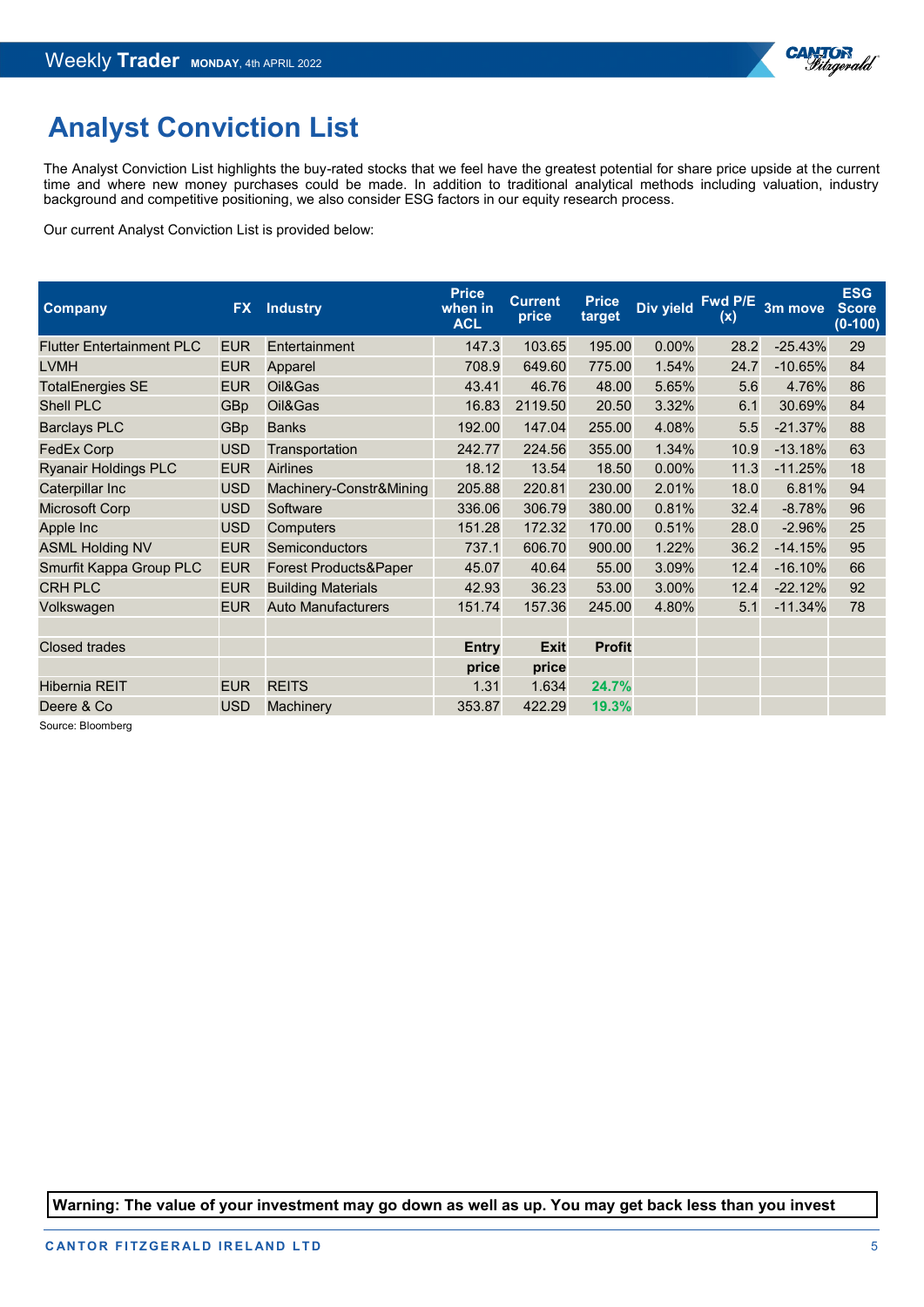



## **[D](https://cantorfitzgerald.ie/research/daily-note/)aily Note**

Each day we produce a market commentary outlining critical economic and company developments. We leverage off our global network of analysts and investment professionals to provide clients with critical insights from our local teams first thing in the morning.

#### **[CLICK HERE](https://cantorfitzgerald.ie/research/daily-note/)**

**CANTOR** 



## **Investment Journal**

Each quarter our Private Client and Research departments collaborate to issue a publication which highlights the very best current stock ideas, through our Analyst Conviction List along with the performance of our flagship products and funds, most recent private equity deals and structured product investment opportunities.

#### **[CLICK HERE](https://cantorfitzgerald.ie/wp-content/uploads/2022/01/Journal-Winter-1-22-LR.pdf)**



### **Investment Forum**

Through our investment Forum we bring you the latest market news, investment insights and a series of informative articles from our experts.

**[CLICK HERE](https://cantorfitzgerald.ie/category/investment-forum/)**

# Your portfolio at your fingertips

## **Client Portal**

Access all of your information through a single login and view information updates in the Notifications Centre with our easy to use, intuitive user interface.

#### **[CLICK HERE](https://cantorfitzgerald.ie/cantorportal/)**

®<sup>R</sup>

Vitrgerald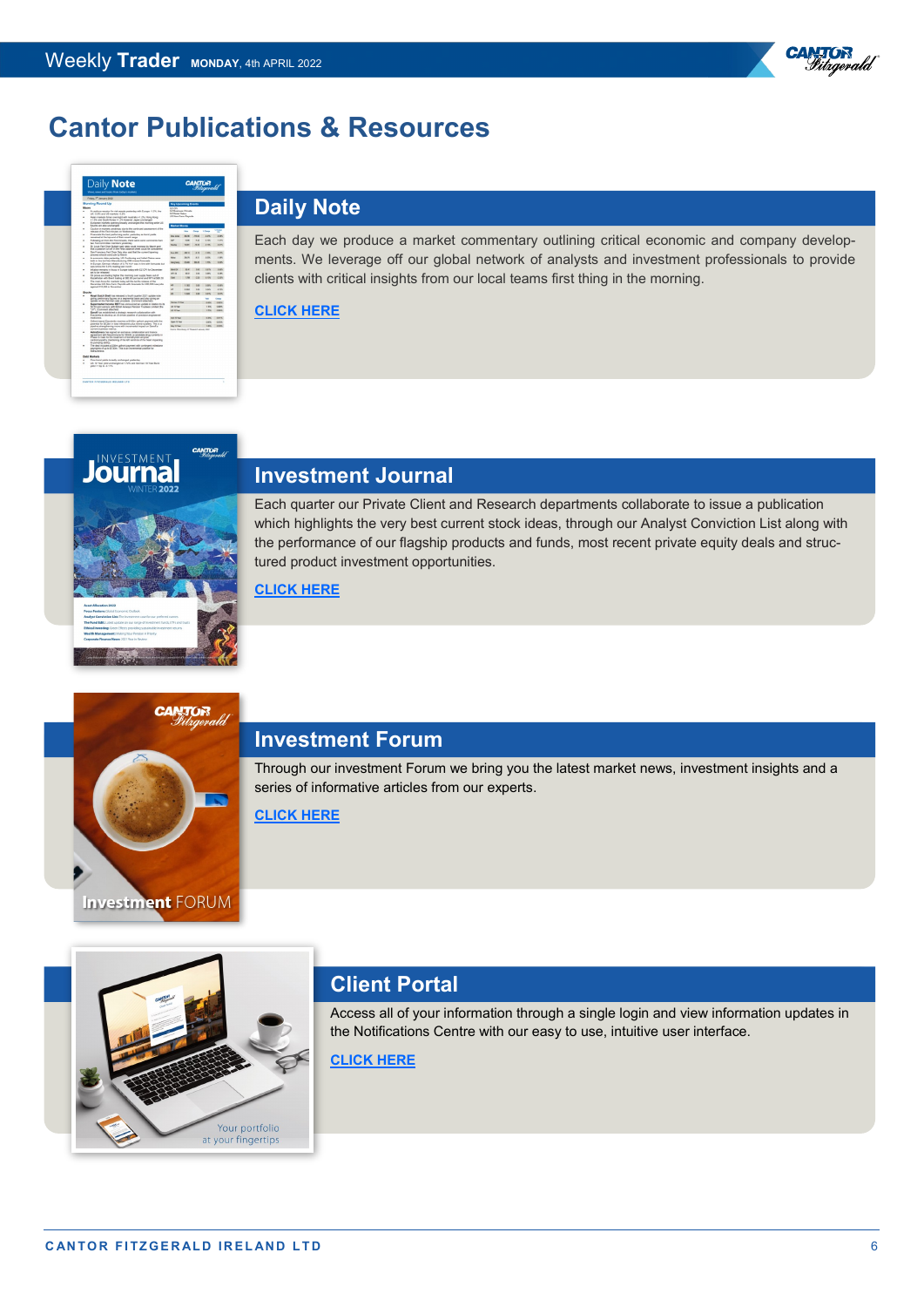

## **Regulatory Information**

#### **Issuer Descriptions: (Source: Bloomberg)**

#### **Flutter Entertainment PLC**

Flutter Entertainment provides and mobile and inline gambling and gaming services primarily in the UK, Australia, the US and Ireland. The company offers betting on a wide range of sporting events as well as offering online games, including bingo, casino games and poker. The more recent acquisition of stakes in FanDuel (now owns 95%) makes it the largest online sports betting business in the US.

#### **LVMH Moet Hennessy Louis Vuitton**

LVMH Moet Hennessy Louis Vuitton is a diversified luxury goods group. The company produces and sells wine, cognac, perfumes, cosmetics, luggage and watches and jewelry

#### **TotalEnergies SE**

TotalEnergies SE engages in the exploration and production of fuels, natural gas and low carbon electricity. Headquartered in Courbevoie, France, it operates through the following business segments: Exploration & Production; Integrated Gas, Renewables & Power; Refining & Chemicals and Marketing & Services divisions.

#### **Royal Dutch Shell PLC**

Royal Dutch Shell Plc, through subsidiaries, explores, produces, and refines petroleum. The Company produces fuels, chemicals, and lubricants. Royal Dutch Shell owns and operates gasoline filling stations worldwide. It operates through the following segments: Integrated Gas, Upstream, Oil Products, Chemicals and Corporate. The company was founded in February 1907 and is headquartered in The Hague, Netherlands.

#### **Barclays PLC**

Barclays PLC is a global financial services provider engaged in retail banking, credit cards, wholesale banking, investment banking, wealth management, and investment management services.

#### **FedEx Corp**

FedEx Corp. delivers packages and freight to multiple countries and territories through an integrated global network. The company provides worldwide express delivery , ground small parcel delivery, less-than-truckload freight delivery, supply chain management services, customs brokerage services and trade facilitation and electronic commerce solutions

#### **Ryanair Holdings PLC**

Ryanair is one of the largest airlines in Europe. The carrier flies to c.190 destinations, serving more than 30 countries throughout Europe, plus Morocco. It specialises in short-haul routes between secondary and regional airports, operating a fleet of c.300 Boeing 737-800s from 75 bases. Under normal conditions the company flies around 116m passengers annually from airports in Ireland, UK, Belgium, France, Germany, Italy, Spain and Sweden.

#### **Caterpillar Inc**

Caterpillar designs, manufactures and markets construction, mining and forestry machinery. The company also manufactures engines and other related parts for it equipment and offers financing and insurance. It distributes its products through a worldwide organisation of dealers.

#### **Microsoft Corp**

One of the world's leading technology companies, Microsoft Corporation develops, manufactures, licences, sells and supports software products. Microsoft also develops video game consoles (e.g. Xbox) and digital music entertainment devices. Its products include the Windows operating system, Office productivity applications and Azure cloud services. It also owns LinkedIn, the business-oriented social network..

#### **Apple Inc**

Apple Inc. designs, manufactures and markets mobile communication devices, personal computers and related equipment along with a variety of related software, services, peripherals and networking solutions. Apple sells its products worldwide through its online stores, retail stores, direct sales force, third-party wholesalers and resellers. Half of its revenue comes from iPhone sales and over half its revenue is generated outside the Americas.

#### **ASML Holding NV**

ASML Holding N.V. develops, produces and markets semiconductor manufacturing equipment, specifically machines for the production of chips through lithography. The company services clients worldwide.

#### **Smurfit Kappa Group PLC**

Smurfit Kappa Group PLC manufactures paper packaging products. The company offers container boards, corrugated containers, and other paperbased packaging products. Smurfit Kappa Group serves clients globally.

#### **CRH PLC**

CRH is an Irish-based international company that makes and distributes cement, concrete, aggregate, glass and asphalt for commercial, residential and infrastructure projects across the globe. CRH has over 3,100 operating locations and a presence in circa 30 c ountries. It is one of the main building materials suppliers in North America and the largest heavy-side materials business in Europe.

#### **Volkswagen**

Volkswagen manufactures and sells vehicles. The company offers economy and luxury automobiles, sports cars, trucks and commercial vehicles worldwide. Volkswagen also provides leasing and financial services.

#### **Hibernia REIT PLC**

Hibernia REIT operates as a real estate investment trust. The company invests in commercial properties including offices. While it has the scope to invest in industrial properties, retail stores, warehousing and distribution centres and other related property assets, Hibernia focusses on high-end office properties in Dublin, Ireland, with strong and improving ESG credentials.

#### **Deere & Co**

Deere & Company manufactures and distributes a range of agriculture, construction, forestry and commercial and consumer equipment worldwide. Deere, which trades mainly through the John Deere brand, also provides servicing and financing for its product range.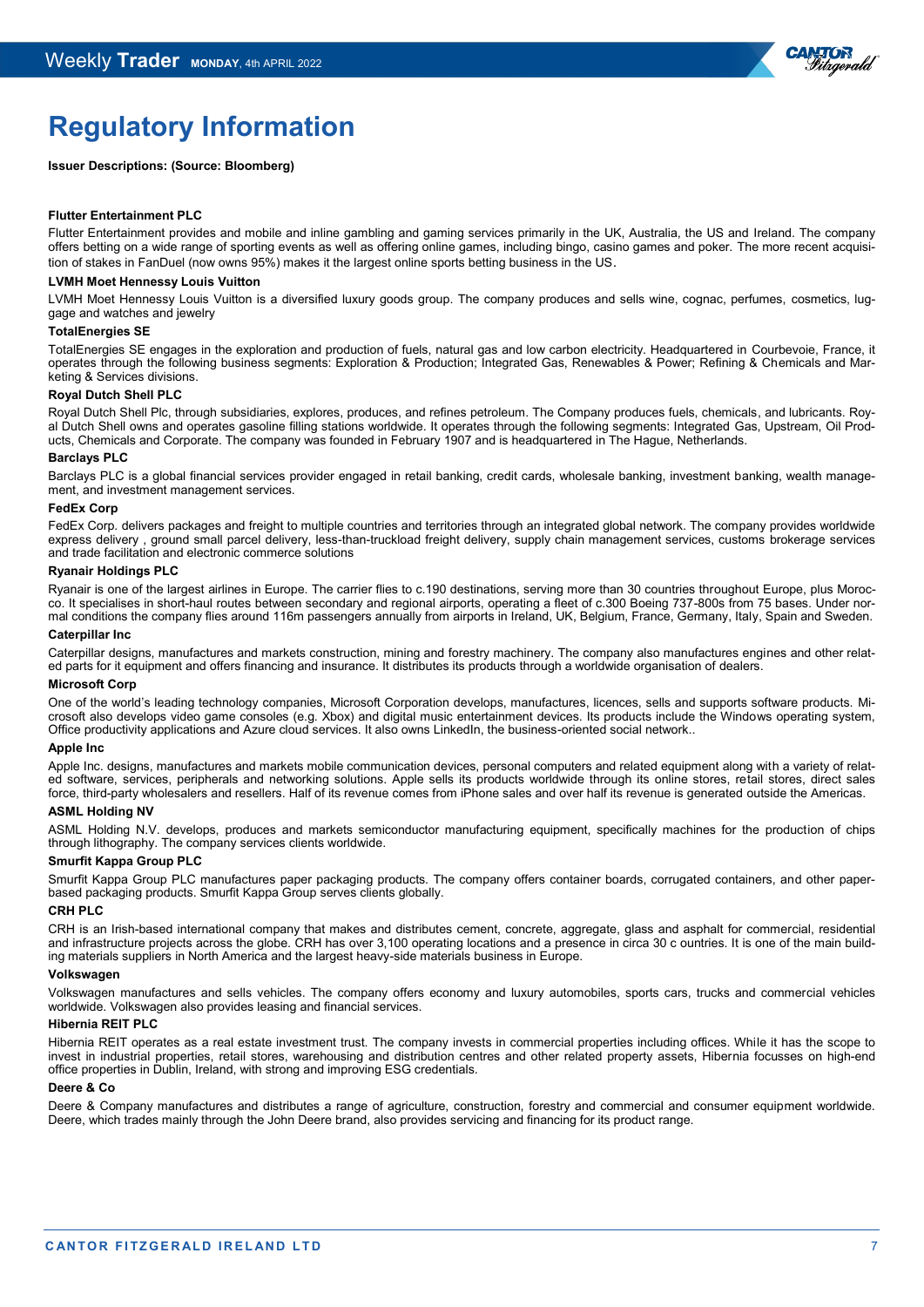

## **Regulatory Information**

#### **Historical record of recommendation**

| Flutter Entertainment rating: | Buy; issued 11th March 2022; previous Buy: 7th October 2021       |
|-------------------------------|-------------------------------------------------------------------|
| LVMH rating:                  | Buy; issued 24th March 2022: previous Buy: 22nd September 2021    |
| TotalEnergies rating:         | Buy; issued 12th January 2022; previous Buy: 22nd June 2021       |
| Royal Dutch Shell rating:     | Buy; issued 8th Oct 2021; previous: none: initiation              |
| Barclays rating:              | Buy; issued 1st April 2022; previous Buy: 17th December 2021      |
| Fedex rating:                 | Buy; issued 9th February 2022; previous Buy 2nd June 2021         |
| Ryanair rating:               | Buy; issued 11th February 2022; previous Buy: 2nd July 2021       |
| Caterpillar rating:           | Buy; issued 5th November 2021; previous none: initiation          |
| Microsoft rating:             | Buy; issued 10th February 2022; previous 26th August 2021         |
| Apple Inc rating:             | Buy; issued 4th February 2022; previous 15th July 2021            |
| ASML rating:                  | Buy; issued 16th March 2022; previous Buy 22nd September 2021     |
| Smurfit Kappa rating:         | Buy; issued 17th February 2022; previous Buy 24th August 2021     |
| CRH rating:                   | Buy; issued 16th March 2022; previous: Buy: 10th March 2021       |
| Volkswagen rating:            | Buy; issued 14th January 2022; previous none: initiation          |
| Hibernia REIT rating:         | Buy; issued 31st Aug 2021: previous: none: initiation             |
| Deere & Co rating             | Buy; issued 24th February 2022; previous Buy: issued 9th Nov 2021 |

#### **None of the above recommendations have been disclosed to the relevant issuer prior to dissemination of this Research**.

All regulatory disclosures pertaining to valuation methodologies and historical records of the above recommendations can be found on the Cantor Fitzgerald Ireland website here:

#### [http://www.cantorfitzgerald.ie/research\\_disclosures.php](http://www.cantorfitzgerald.ie/research_disclosures.php)

Cantor Fitzgerald Ireland Limited ("Cantor Ireland") is regulated by the Central Bank of Ireland. Cantor Fitzgerald Ireland Ltd is a member firm of the Irish Stock Exchange and the London Stock Exchange.

This communication has been prepared by and is the sole responsibility of Cantor Fitzgerald Ireland Limited of 75 St Stephens Green, Dublin 2, which is an authorised person for the purposes of the European Communities (Markets in Financial Instruments) Regulations 2007 (as amended) in Ireland or the Financial Services and Markets Act 2000 in the United Kingdom.

This material is approved for distribution in Ireland by Cantor Fitzgerald Ireland Ltd. It is intended for Irish retails clients only and is not intended for distribution to, or use by, any person in any country where such distribution or use would be contrary to local law or regulation. Cantor Fitzgerald Ireland Ltd ("CFIL") is regulated by the Central Bank of Ireland. Cantor Fitzgerald Ireland Ltd is a member firm of the Irish Stock Exchange and the London Stock Exchange.

Where CFIL wishes to make this and other Cantor Fitzgerald research available to Retail clients, such information is provided without liability and in accordance with our terms and conditions that are available on the CFIL website.

No report is intended to and does not constitute a personal recommendations or investment advice nor does it provide the sole basis for any evaluation of the securities that may be the subject matter of the report. Specifically, the information contained in this report should not be taken as an offer or solicitation of investment advice, or to encourage the purchased or sale of any particular security. Not all recommendations are necessarily suitable for all investors and CFIL recommend that specific advice should always be sought prior to investment, based on the particular circumstances of the investor either from your CFIL investment adviser or another investment adviser.

Where CFIL wishes to make this and other Cantor Fitzgerald research available to Retail clients, such information is provided without liability and in accordance with our terms and conditions that are available on the CFIL website.

CFIL takes all responsibility to ensure that reasonable efforts are made to present accurate information but CFIL gives no warranty or guarantee as to, and do not accept responsibility for, the correctness, completeness, timeliness or accuracy of the information provided or its transmission. This is entirely at the risk of the recipient of the report. Nor shall CFIL, its subsidiaries, affiliates or parent company or any of their employees, directors or agents, be liable to for any losses, damages, costs, claims, demands or expenses of any kind whatsoever, whether direct or indirect, suffered or incurred in consequence of any use of, or reliance upon, the information. Any person acting on the information contained in this report does so entirely at his or her own risk.

All estimates, views and opinions included in this research note constitute Cantor Ireland's judgment as of the date of the note but may be subject to change without notice. Changes to assumptions may have a material impact on any recommendations made herein. Unless specifically indicated to the contrary this note has not been disclosed to the covered issuer(s) in advance of publication.

Past performance is not a reliable guide to future performance. The value of your investment may go down as well as up. Investments denominated in foreign currencies are subject to fluctuations in exchange rates, which may have an adverse effect on the value of the investments, sale proceeds, and on dividend or interest income. The income you get from your investment may go down as well as up. Figures quoted are estimates only; they are not a reliable guide to the future performance of this investment.